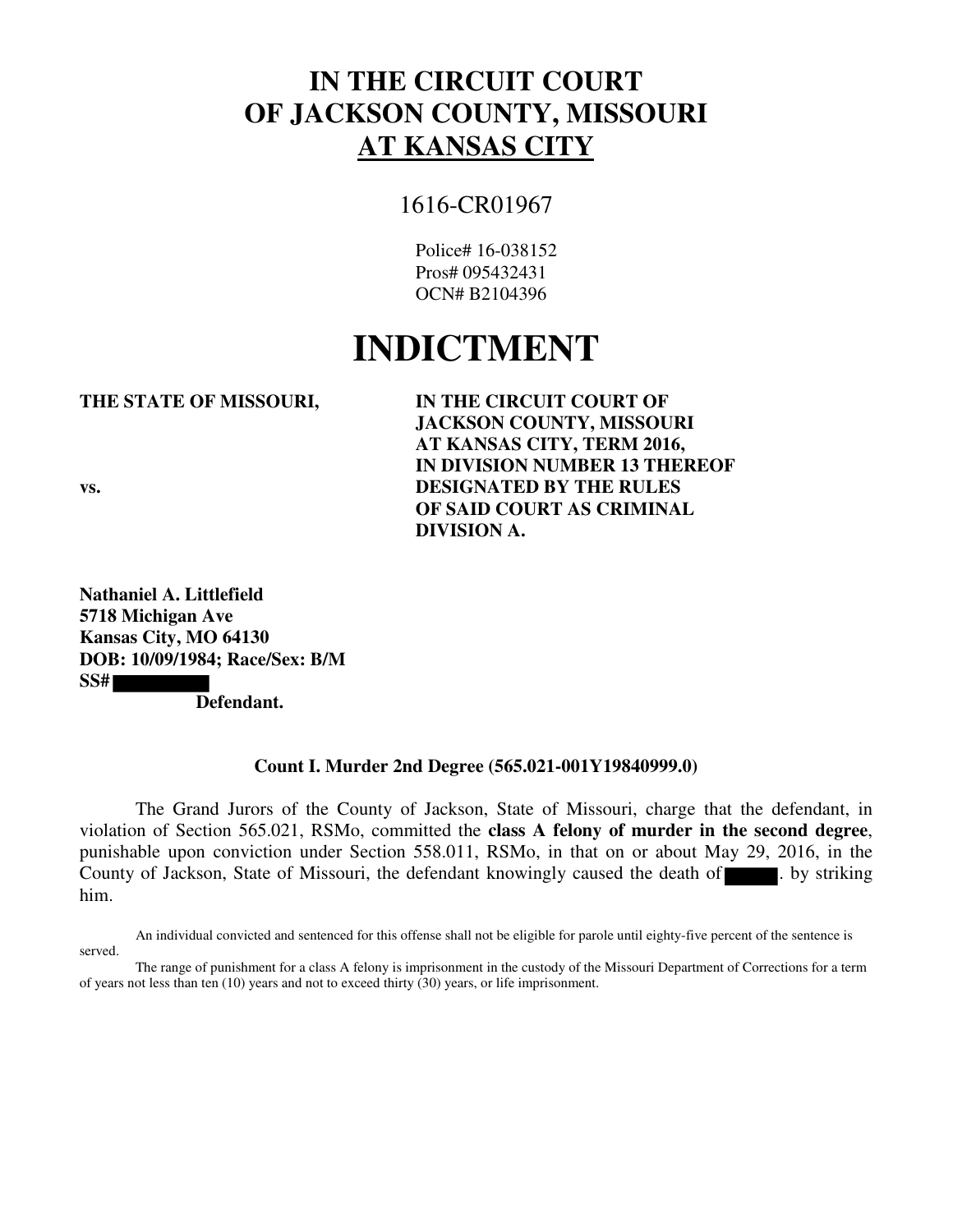#### **Count II. Abuse Or Neglect Of A Child - Resulting In Death Under Sec. 568.060.5(2) (568.060- 001Y20133899.0)**

The Grand Jurors of the County of Jackson, State of Missouri, charge that the defendant, in violation of Section 568.060, RSMo, committed the **class A felony of abuse or neglect of a child**, punishable upon conviction under Section 558.011 and 568.060.5(2), RSMo, in that on or about May 29, 2016, in the County of Jackson, State of Missouri, the defendant was eighteen years of age or older, and knowingly caused  $\blacksquare$ . (DOB 01/02/2015), a child less than eighteen years of age, to suffer physical injury as a result of abuse by striking . and . died as a result of injuries sustained from this conduct.

 An individual convicted and sentenced for this offense shall not be eligible for parole until eighty-five percent of the sentence is served.

#### **Count III. Abuse Or Neglect Of A Child - Serious Emotional Or Physical Injury (568.060- 006Y20123899.0)**

The Grand Jurors of the County of Jackson, State of Missouri, charge that the defendant, in violation of Section 568.060, RSMo, committed the **class B felony of abuse of a child**, punishable upon conviction under Section 558.011 and 568.060.5(1), RSMo, in that on or about May 29, 2016, in the County of Jackson, State of Missouri, the defendant was eighteen years of age or older, and recklessly caused (DOB 01/02/2015), a child less than 18 years of age, to suffer from abusive head trauma and in the course thereof, the defendant caused  $\blacksquare$ . to suffer from serious physical injury.

An individual convicted of this offense is ineligible for probation or parole until the defendant has served not less than five years of such sentence.

#### **Count IV. Endangering The Welfare Of A Child Creating Substantial Risk - 1st Degree - 1st Offense - No Sexual Conduct (568.045-005Y20033899.0)**

The Grand Jurors of the County of Jackson, State of Missouri, charge that the defendant, in violation of Section 568.045, RSMo, committed the **class C felony of endangering the welfare of a child in the first degree,** punishable upon conviction under Sections 558.011 and 560.011, RSMo, in that on or about May 29, 2016, in the County of Jackson, State of Missouri, the defendant knowingly acted in a manner that created a substantial risk to the life and body and health of  $\Box$ . (DOB 01/02/2015), a child less than seventeen years old, by leaving . home alone while he drove to 621 Carondelet Drive, Kansas City, Missouri.

1616-CR01967

The range punishment for a class C felony is imprisonment in the custody of the Missouri Department of Corrections for a term of years not less than two (2) years and not to exceed seven (7) years; or by imprisonment for a special term not to exceed one (1) year in the county jail or other authorized penal institution; or by a fine not to exceed five thousand dollars (\$5,000); or by both imprisonment and a fine. If money or property has been gained through the commission of the crime, any fine imposed may be not more than double the amount of the offender's gain from the commission of the crime up to a maximum of twenty thousand dollars (\$20,000).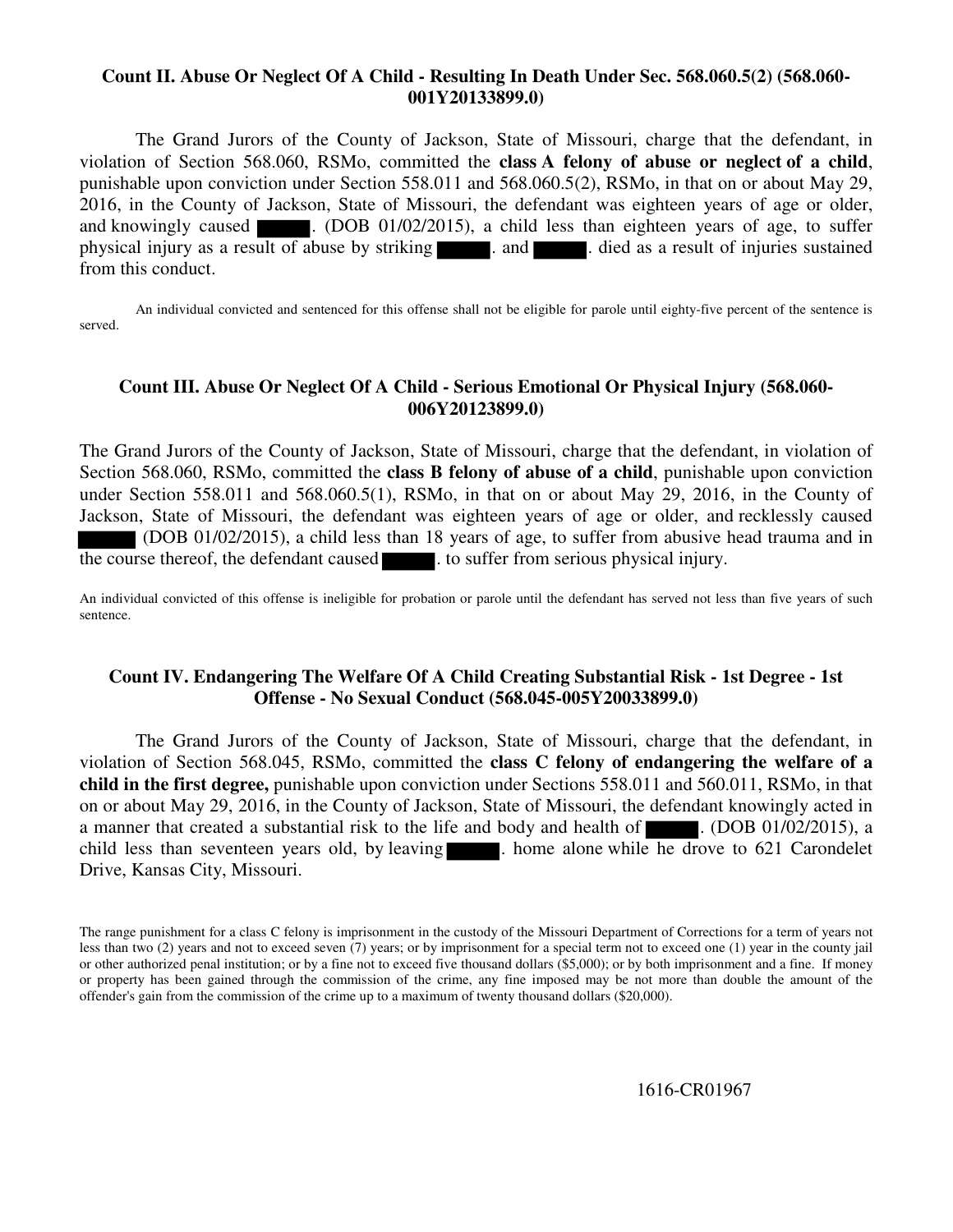#### **Count V. Endangering The Welfare Of A Child Creating Substantial Risk - 1st Degree - 1st Offense - No Sexual Conduct (568.045-005Y20033899.0)**

The Grand Jurors of the County of Jackson, State of Missouri, charge that the defendant, in violation of Section 568.045, RSMo, committed the **class C felony of endangering the welfare of a child in the first degree**, punishable upon conviction under Sections 558.011 and 560.011, RSMo, in that on or about May 29, 2016, in the County of Jackson, State of Missouri, the defendant knowingly acted in a manner that created a substantial risk to the life and body and health of (DOB 12/15/2015), a child less than seventeen years old, by leaving  $\blacksquare$ . home alone while he drove to 621 Carondelet Drive, Kansas City, Missouri.

The range punishment for a class C felony is imprisonment in the custody of the Missouri Department of Corrections for a term of years not less than two (2) years and not to exceed seven (7) years; or by imprisonment for a special term not to exceed one (1) year in the county jail or other authorized penal institution; or by a fine not to exceed five thousand dollars (\$5,000); or by both imprisonment and a fine. If money or property has been gained through the commission of the crime, any fine imposed may be not more than double the amount of the offender's gain from the commission of the crime up to a maximum of twenty thousand dollars (\$20,000).

Wherefore this Indictment supersedes any complaint previously filed in the Associate Circuit Court.

**TRUE BILL** 

#### **FOREPERSON**

**JEAN PETERS BAKER PROSECUTING ATTORNEY FOR THE COUNTY OF JACKSON, STATE OF MISSOURI, by** 

\_\_\_\_\_\_\_\_\_\_\_\_\_\_\_\_\_\_\_\_\_\_\_\_\_\_\_\_\_\_\_\_\_\_\_\_\_\_\_\_\_\_\_

Received this \_\_\_\_\_\_ day of , 2016.

Bail set at \$ **WARRANT / SUMMONS TO ISSUE** 

 **\_\_\_\_\_\_\_\_\_\_\_\_\_\_\_\_\_\_\_\_\_\_\_\_\_\_\_\_\_\_\_\_\_\_\_\_\_\_\_\_\_** 

 **\_\_\_\_\_\_\_\_\_\_\_\_\_\_\_\_\_\_\_\_\_\_\_\_\_\_\_\_\_\_\_\_\_\_\_\_\_\_\_\_\_ CIRCUIT COURT JUDGE** 

1616-CR01967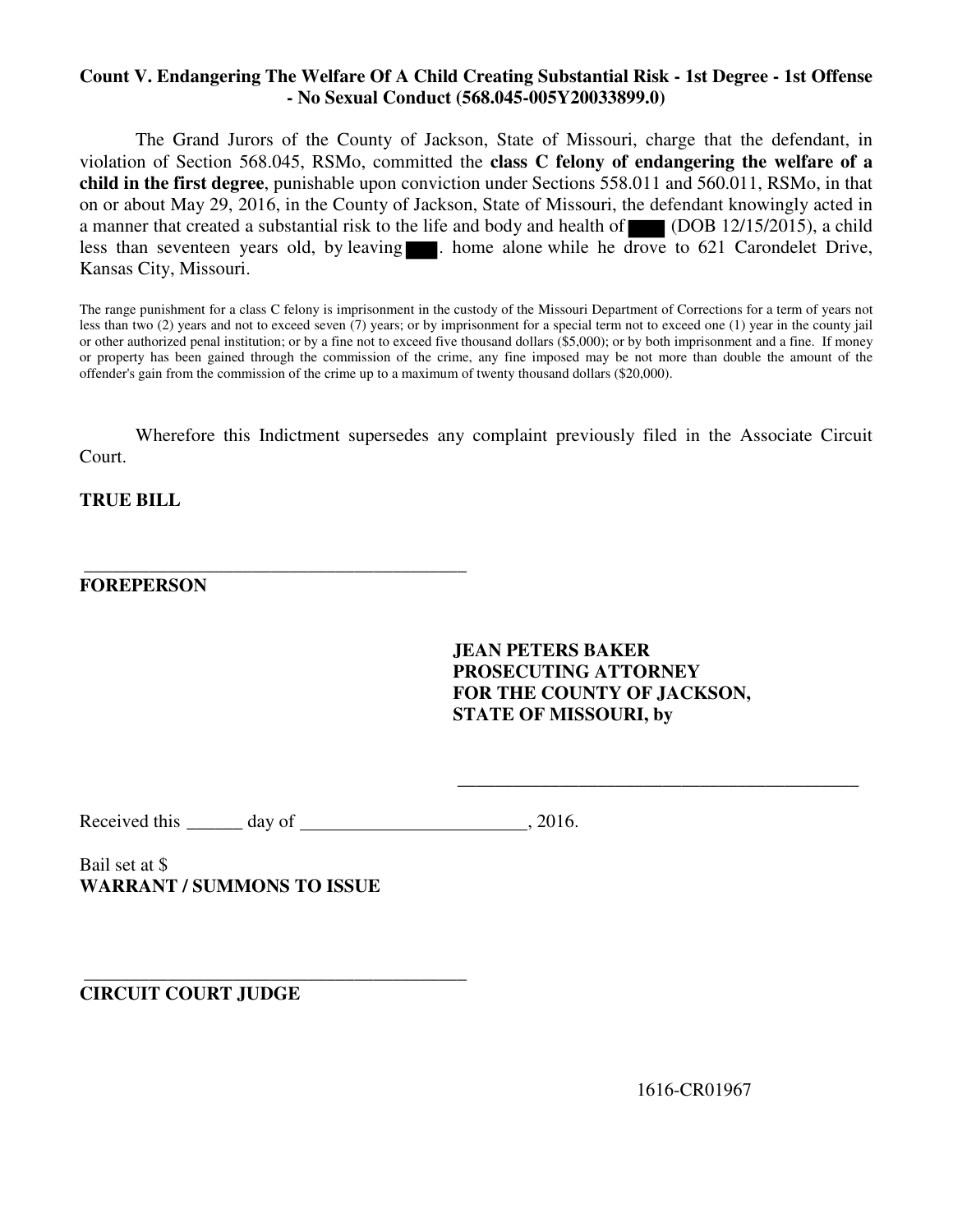#### **WITNESSES:**

 Ave, Kansas City, MO 64133 , Kansas City, MO 64133 PO Richard D. Du Chaine , 1125 Locust, Kansas City, MO 64106 PO Joseph J. Jrolf , 1125 Locust, Kansas City, MO 64106 PO John Lawrence , 1125 Locust, Kansas City, MO 64106 DET Scott P. Mullen , 1125 Locust, Kansas City, MO 64106 DET Hobart D. Price , 1125 Locust, Kansas City, MO 64106 DET Cristin Stammler , 1125 Locust, Kansas City, MO 64106 DET Brent R. Taney , 1125 Locust, Kansas City, MO 64106 DET Daniel G. Thomas , 1125 Locust, Kansas City, MO 64106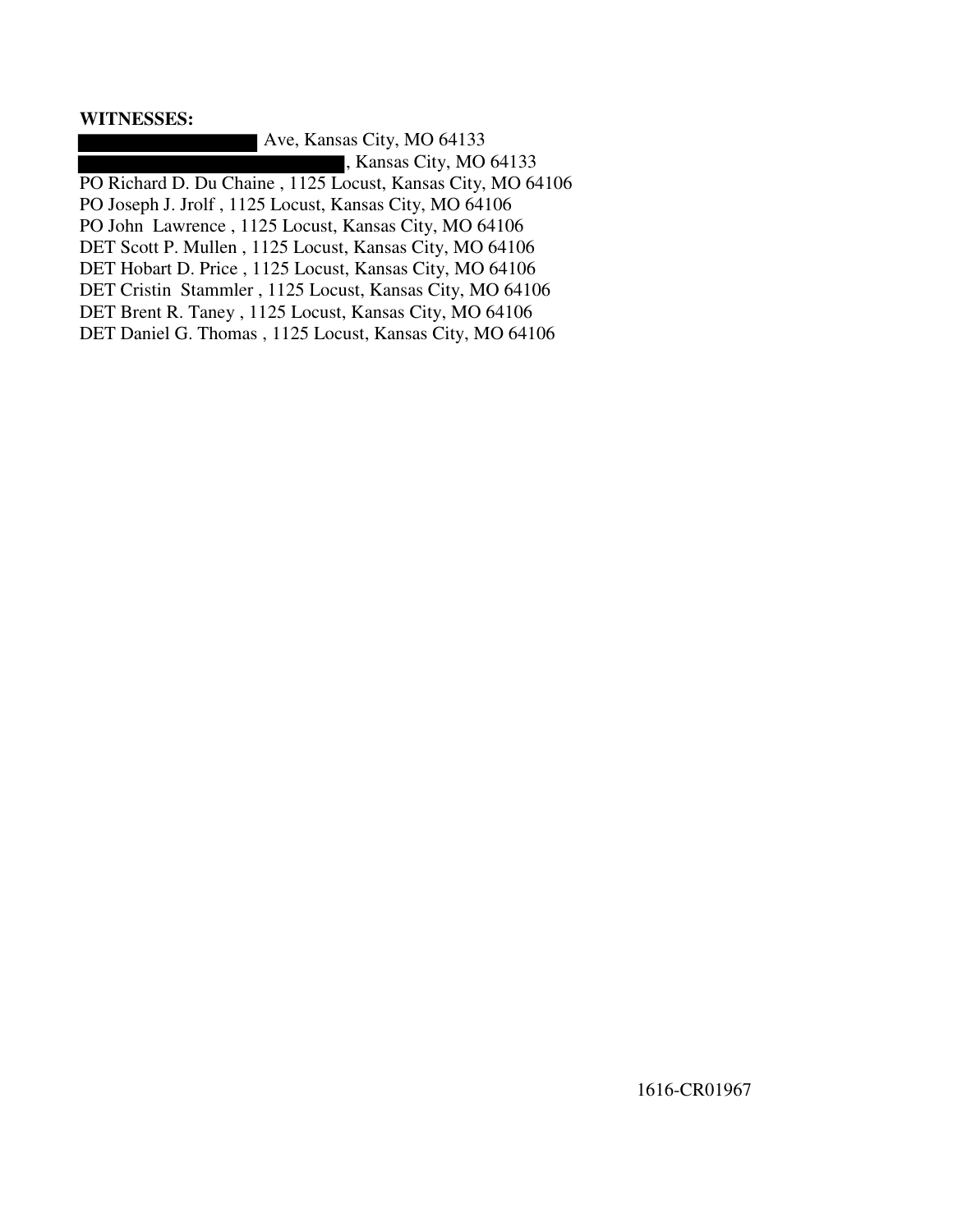#### I, MDet. Brent Taney#4641

(Name and identify law enforcement officer, or person having information as probable cause.) knowing that false statements on this form are punishable by law, state that the facts contained herein are true.

| I have probable cause to believe that on $05/29/2016$ |          | , at 5718 Michigan Ave<br>(Date)<br>(Address)     | in. |
|-------------------------------------------------------|----------|---------------------------------------------------|-----|
| Kansas City, Jackson County<br>(County)               | Missouri | Nathaniel A. Littlefield<br>(Name of Offender(s)) |     |
| B/M, 10/09/1984                                       |          | committed one or more criminal offense(s).        |     |

(Description of Identity)

The facts supporting this belief are as follows:

On 05/30/2016 at 0021 hours, Officers of the Kansas City Police Department were dispatched to Research Medical Center, 2301 Meyer Blvd, to meet the Officer. The victim's mother informed Officers, she returned home from work and observed her son to be unresponsive, had congestive breathing and she drove him to Research Hospital. The victim was examined at Research Hospital and transported to Children's Mercy Hospital due to his injuries.

Detective's contacted the victim's mother, at Children's Mercy Hospital and escorted her to Police Headquarters for a statement. Bruce stated she has been living with her boyfriend, Nathaniel Littlefield, at 5718 Michigan Ave, Kansas City Jackson County Missouri since February, 2016. Stated she had to work at Carondelet Manor Nursing Home, 621 Carondelet Drive, on 05/29/2016 at 1500 hours. stated Littlefield drove her to work, with her two sons and she clocked in around 1511 hours. stated she left the victim and her other five month old son in Littlefield's care while she was at work. stated both her sons were in good health and did not have any problems when she was dropped off at work. stated she attempted to call Littlefield sometime after 1800 hours and did not get a response. stated she attempted to call and text Littlefield several more times throughout the night and still did not get any response. stated at approximately 2300 hours, Littlefield responded to her place of employment to pick her up and did not have either of her sons with him. stated Littlefield informed her he left both kids alone at their residence, 5718 Michigan Avenue because they were asleep. Bruce stated when they arrived at their residence, Littlefield, immediately went upstairs where her sons were sleeping and responded downstairs with the victim in his arms. stated she observed the victim to be unresponsive and had congestive breathing. stated she could hear a pulse but could not get the victim to respond to her. informed **Littlefield**, the victim needed to go the hospital and drove Littlefield's car to the hospital while Littlefield held the victim in the front passenger seat, attempting to resuscitate the victim by blowing in his mouth. stated when they arrived at Research Hospital, Littlefield handed the victim over to medical personnel.

stated when she returned home from work, no one else was in the residence besides the victim and her five stated she was not aware of anyone else watching her sons besides Littlefield while she month old son. was at work. stated she did not know what happened to the victim and could not understand why